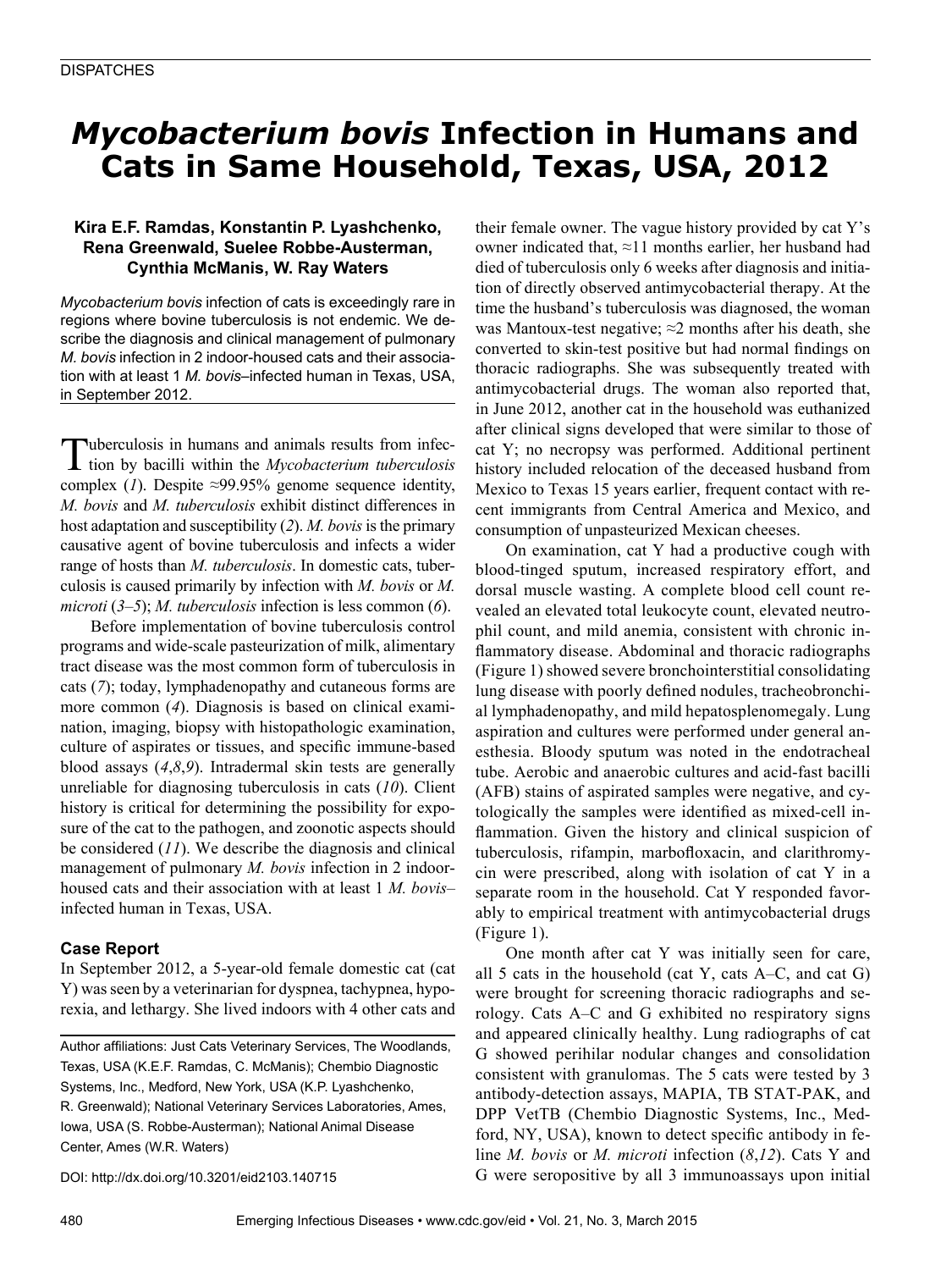

**Figure 1.** Radiograph images of cat Y showing pulmonary lesions before and after antimycobacterial treatment for *Mycobacterium bovis* infection, Texas, USA, 2012. A) Pretreatment, right lateral thoracic radiograph showing severe coalescing interstitial to alveolar pulmonary infiltrates before treatment. B) Posttreatment, left lateral thoracic radiograph after 2 months of marbofloxacin, rifampin, and a macrolide for 2 months in cat Y and then another 3.5 months of rifampin and marbofloxacin alone. C) Pretreatment, ventrodorsal view showing severe bronchointerstitial disease with poorly defined nodules or complete consolidation in the perihilar region, right middle lung lobe, and cranial segment of the left cranial lung lobe. D) Posttreatment, ventrodorsal thoracic radiographs after 2 months of triple antimycobacterial therapy and then another 3.5 months of rifampin and marbofloxacin alone. Considerable improvement occurred after therapy: the perihilar region cleared but a heavy interstitial marking throughout the lungs remained, most suggestive of fibrosis from scarring or, less likely, from smaller active granulomata.

testing; the other cats (cats A, B, and C) were seronegative (Figure 2). Serum from cats Y and G reacted with MPB70 and MPB83 antigens. Serum from cat G also reacted to ESAT-6 protein and its fusion with CFP10 (Figure 2, panel A). The feline antibody profiles were consistent with the known serologic immunodominance of these antigens in *M. bovis* infection reported for other host species (*13*). As with elephants (*14*), serum antibody levels in cats Y and G gradually declined after 1–3 months of antimycobacterial treatment (Figure 2, panel B). Cats A–C remained antibody negative in all 3 immunoassays during the same period (data not shown).

Given the clinical and serologic findings, the treating veterinarian contacted the appropriate public health authorities, and the owner was instructed to continue isolation of cats Y and G because of the clinical, serologic, and radiographic evidence suggestive of tuberculosis. Efforts to obtain her husband's medical records to aid in the cats' diagnosis had been refused until positive serologic test results for cats Y and G were produced (Figure 2), after which permissions from surviving family members were obtained. A local public health clinic, where the deceased husband had received diagnosis and treatment for pulmonary tuberculosis, provided results of sputum culture. These results showed that *M. bovis* had been isolated from his sputum; however, a previous investigation had not elucidated a definitive source of infection. After the cats' veterinarian received this new information, bronchoalveolar lavages and gastric washes were performed on cats Y and G. AFB were detected in cat G's gastric wash, and *M. bovis* was isolated by culture conducted at the National Veterinary Services Laboratories (Ames, IA, USA). No mycobacterial growth was obtained from cat Y, presumably because of the 7 weeks of antimycobacterial therapy before sampling. Antimycobacterial therapy (rifampin, marbofloxacin, and clarithromycin) was initiated for asymptomatic cat G. Whole-genome sequencing performed at the National Veterinary Services Laboratories revealed that the isolate from the husband and cat G were closely related but not identical; there were 8 single nucleotide polymorphisms (SNPs) between the 2 isolates (Table). As of April 8, 2014, all 5 cats and the owner remained clinically well.

#### **Conclusions**

Our findings highlight the possibility of *M. bovis* infection in an unlikely geographic locale (Houston, Texas) to which bovine tuberculosis is not endemic and an unlikely population (cats and humans living in the same household). The owners and their cats had no known contact with cattle or wildlife; however, the deceased husband had relocated to Texas from a country where bovine tuberculosis is considered endemic. The family also had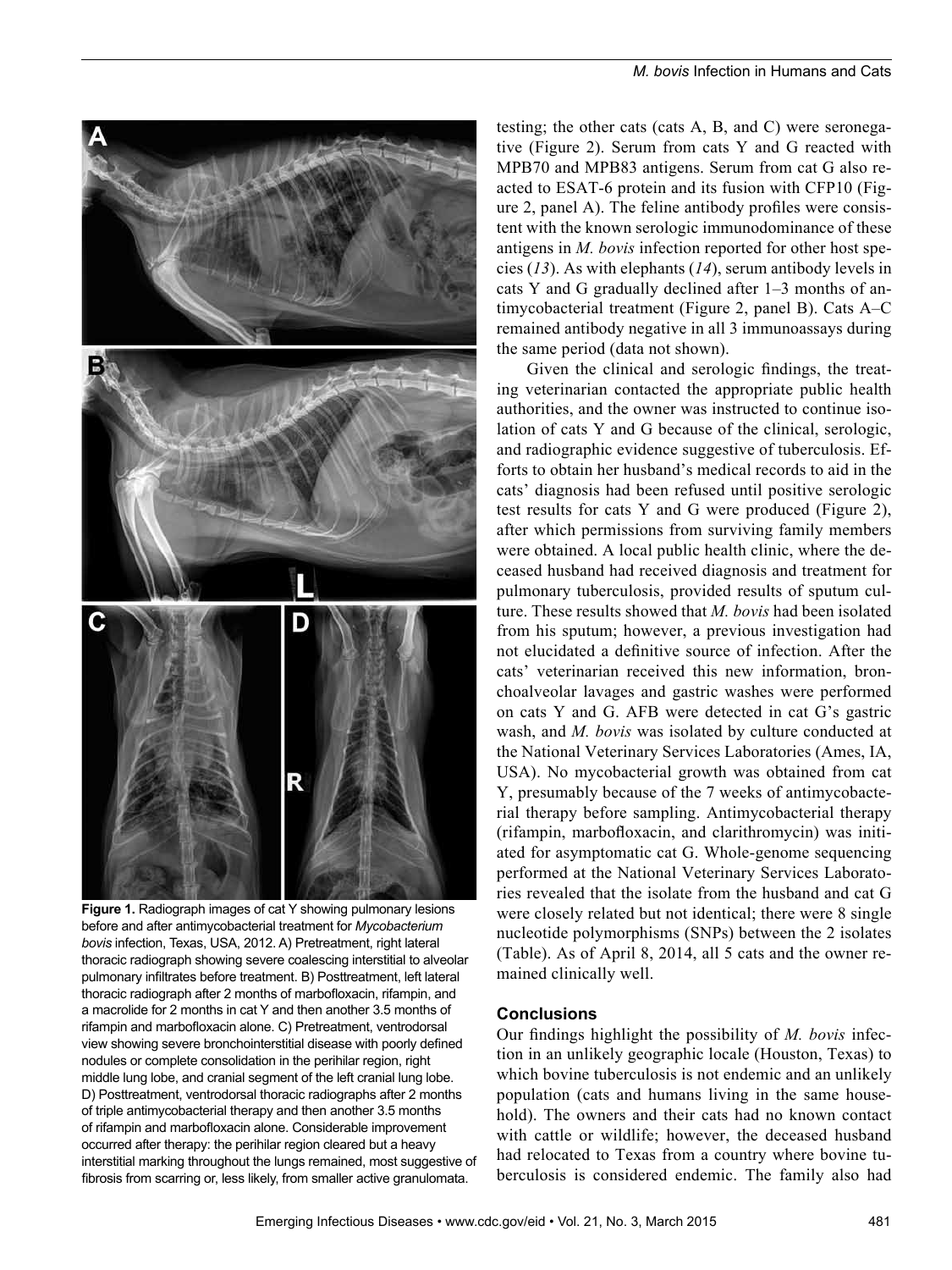### **DISPATCHES**

A



**Figure 2.** Antibody test results for cats tested for *Mycobacterium bovis* infection, Texas, USA, 2012. A) Antibody reactivity in infected (Y, G) and presumed noninfected (A–C) cats. Images show MAPIA strips processed with serum samples as described previously (*13,14*). Visible bands reflect the presence of IgG to *Mycobacterium bovis* antigens indicated in the right margin. B) Antibody levels in infected cats Y and G during antimycobacterial therapy. Intensity of test bands in TB STAT-PAK (solid squares) and DPP VetTB assay (circles, MPB83 antigen; triangles, ESAT-6/CFP10 antigen) was measured by optical reader. The TB STAT-PAK assay can detect both IgM and IgG; DPP VetTB detects IgG only (all assays from Chembio Diagnostic Systems, Inc., Medford, NY, USA).

frequent visitors and consumed unpasteurized dairy products from bovine tuberculosis–endemic countries. The cat that had died with signs consistent with pulmonary tuberculosis spent extended close contact with the owner, who died of pulmonary *M. bovis* infection. All cats in the household had close and frequent contact with both owners. Whole-genome sequencing indicated that the cat and human *M. bovis* isolates, although closely related, were either 3 or 5 SNPs from sharing a common ancestor. Previous research suggests variable SNP accumulations (0– 2) per transmission event, which implies that direct transmission between the owner and cat G is unlikely (*15*). However, whether the isolates recovered reflect all the genotypes within the individual is unknown. A clinically relevant finding was the use of serologic testing to justify additional procedures necessary for isolating *M. bovis* and assisting with treatment monitoring. These findings highlight the complexity of diagnosing *M. bovis* infection in an unanticipated host and setting.

#### **Acknowledgments**

We thank Michael White for his help in following the human side of this event and facilitating communication with the appropriate public health channels. We also thank Denise Dunbar for providing the *M. bovis* isolate from the human.

Dr. Ramdas is an associate veterinarian at Just Cats Veterinary Services in Houston. Her practice interests include infectious diseases, and geriatrics.

#### **References**

- 1. Rodriguez-Campos S, Smith NH, Boniotti MB, Aranaz A. Overview and phylogeny of *Mycobacterium tuberculosis* complex organisms: implications for diagnostics and legislation of bovine tuberculosis. Res Vet Sci. 2014;97(Suppl):S5–19. http://dx.doi. org/10.1016/j.rvsc.2014.02.009
- 2. Garnier T, Eiglmeier K, Camus JC, Medina N, Mansoor H, Pryor M, et al. The complete genome sequence of *Mycobacterium bovis.* Proc Natl Acad Sci U S A. 2003;100:7877–82. http://dx.doi. org/10.1073/pnas.1130426100
- 3. Broughan JM, Downs SH, Crawshaw TR, Upton PA, Brewer J, Clifton-Hadley RS. *Mycobacterium bovis* infections in domesticated non-bovine mammalian species. Part 1: review of epidemiology and laboratory submissions in Great Britain 2004–2010. Vet J. 2013;198:339–45. http://dx.doi.org/10.1016/j. tvjl.2013.09.006
- 4. Rüfenacht S, Bögli-Stuber K, Bodmer T, Jaunin VF, Jmaa DC, Gunn-Moore DA. *Mycobacterium microti* infection in the cat: a case report, literature review and recent clinical experience. J Feline Med Surg. 2011;13:195–204. http://dx.doi.org/10.1016/ j.jfms.2011.01.012
- 5. Gunn-Moore DA. Feline mycobacterial infections. Vet J. 2014;201:230–8. http://dx.doi.org/10.1016/j.tvjl.2014.02.014
- 6. Smith JE. Symposium on diseases of cats. III. Some pathogenic bacteria of cats with special reference to their public health

Table. Single nucleotide polymorphism differences between the isolates from a cat and a human with *Mycobacterium bovis*, Texas, USA, 2012\*

| 1859572 | 3639316 | 586911 | 2567 | 2847080 | 3394685 | 3603337 | 80817 |
|---------|---------|--------|------|---------|---------|---------|-------|
|         |         |        |      |         |         |         |       |
|         |         |        |      |         |         |         |       |
|         |         |        |      |         |         |         |       |
|         |         |        |      |         |         |         |       |

\*The sequences were aligned against the reference genome, *M. bovis* AF2122/97 (reference call). Boldface highlights the different amino acid at each single nucleotide polymorphism between the 2 genotypes.